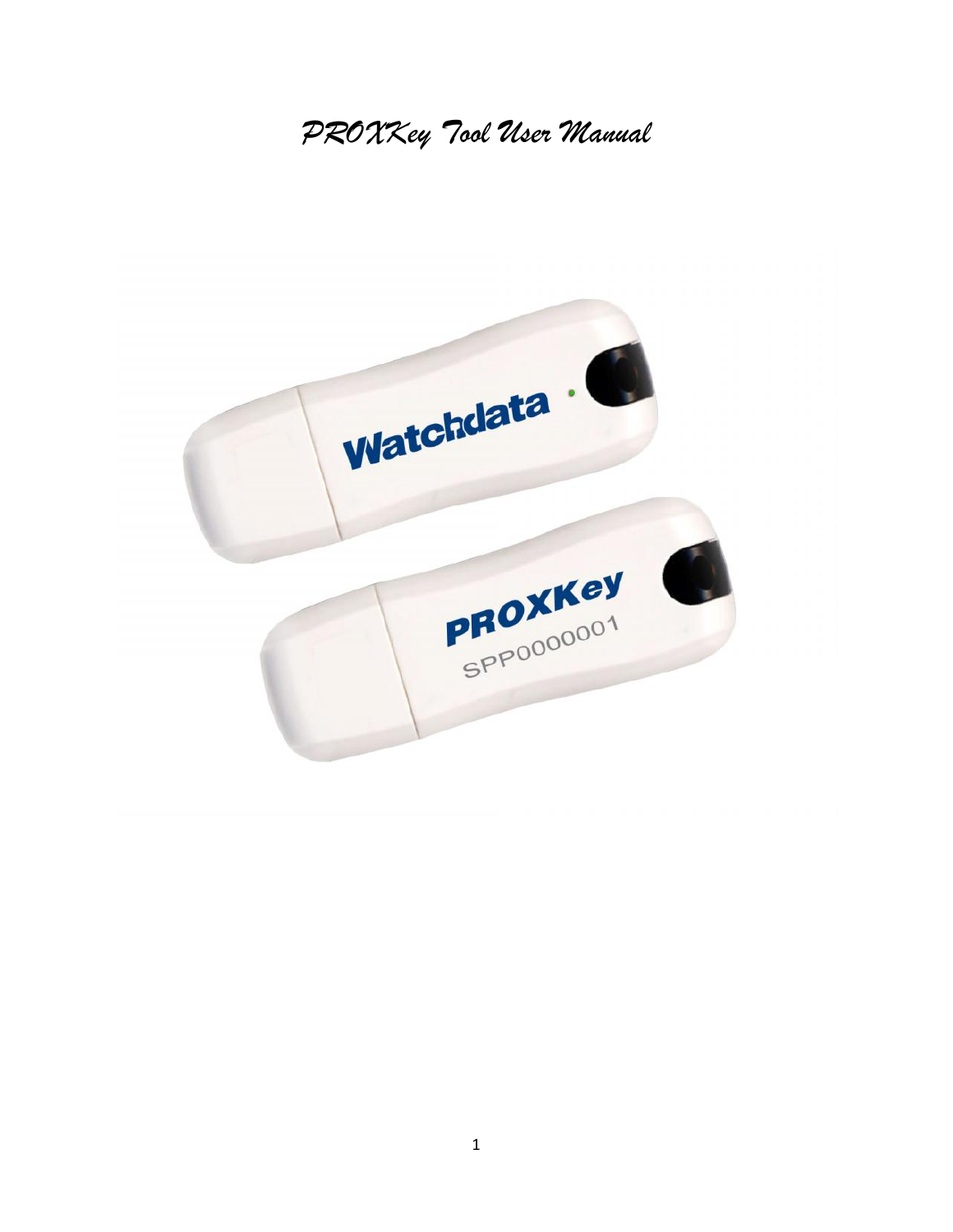## **Table of Contents**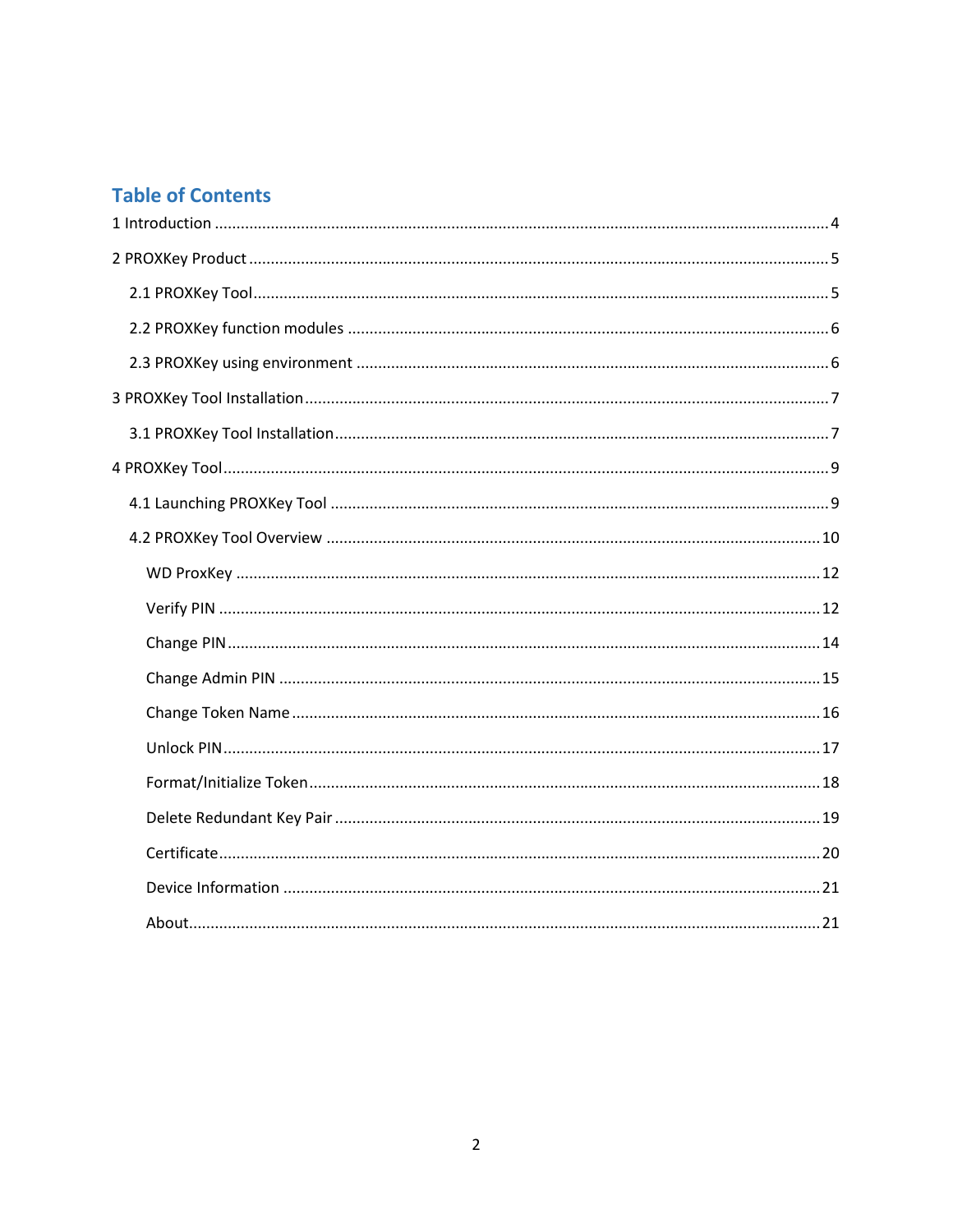## **Table of Figures**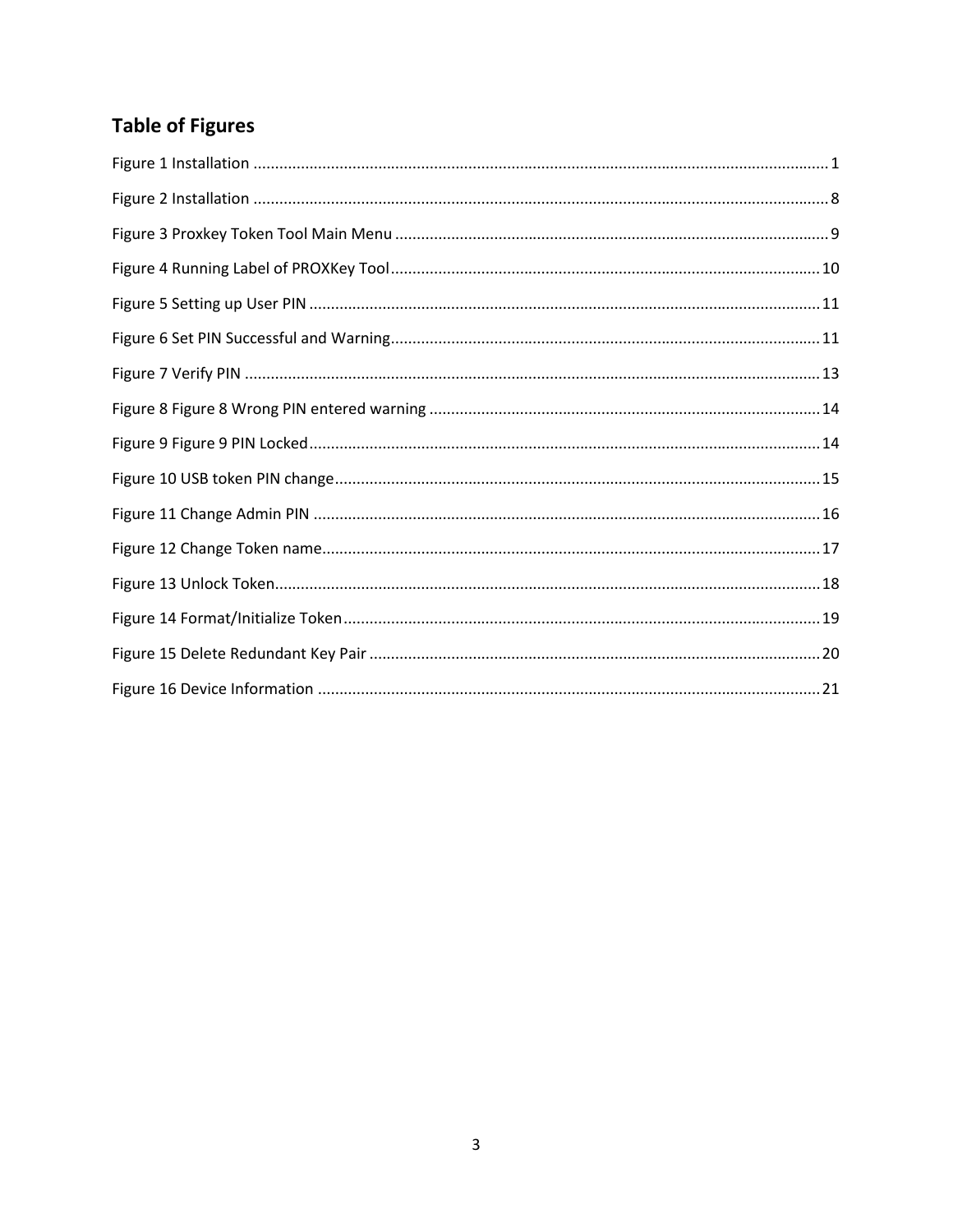# **1 Introduction**

With the development of Internet and fast development of network technology a vast majority of people communicate with each other online, instead of traditional methods of face to face meeting. Due to this security authentication becomes vital for the network security, also the bank transactions and fund transfer becoming online it is very important to protect data. The USB tokens provide a secure way to store the Digital Signature Certificate.

The PROXKey USB Token is a hardware cryptographic module with a USB form factor for twofactor authentication which has been validated against the FIPS 140-2 at security level 2. The public and private user's key is generated and is stored on the chip embedded inside the token; the key pairs are stored in EEPROM. Private Key is secured and cannot be exported.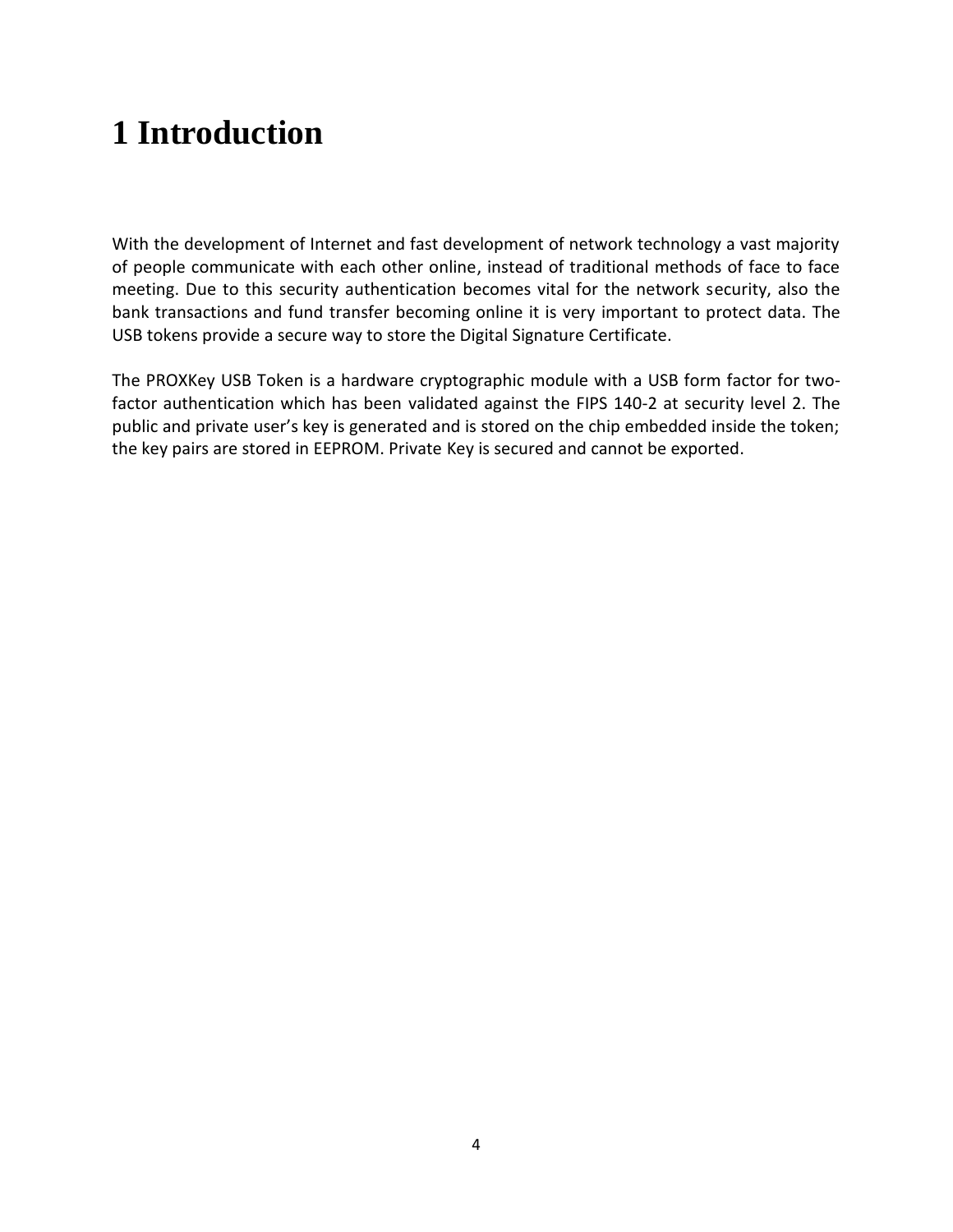## **2PROXKey Product**

In internet applications, like e-business, e-government, network communication and e transaction, it is very important to ensure the information security. PROXKey Product is developed as a solution of this security problem. It provides a convenient and reliable secure environment for customers.

## **2.1 PROXKey Tool**

#### **High in security**

- 1. Supporting 2048 bits RSA asymmetric cryptographic algorithms and SHA2.
- 2. Supporting password and hardware authentication.
- 3. Hardware device provide secure memory space which can be used to store password, private key and other secret data. The secret data is not exportable; the hardware device is not replicable.
- 4. Secure and reliable. All encryptions and decryptions are operated inside the PROXKey device.

#### **Uniformity specification**

- 1. Following the worldwide universal standards: PKCS#11 v2.1 specification and Microsoft CSP 2.0 specification.
- 2. Completely realized the security communication functions supported by SSL and S/MIME. The specification covers application and storage of digital certificate, digital signature and verification, encryption/decryption, etc.
- 3. Using standard interface to connect with browsers, the communications is strictly abiding browser's secure communication operating regulations.
- 4. Supporting certificate's interoperability between CSP and PKCS#11.
- 5. Supporting certificate application and secure email exchange in the environment of IE/Outlook, Foxmail, NetScape, Mozilla and Firefox/Thunderbird.
- 6. Supporting X. 509 v3 certificate storage.

#### **Excellent compatibility**

- 1. No need to install special PROXKey driver, the driver integrated inside the Windows Operating System is used there by eliminating the driver installation.
- 2. The hardware is a kind of USB device which is following USB1.1/USB 2.0 specification. It can be used conveniently in every USB supported facilities.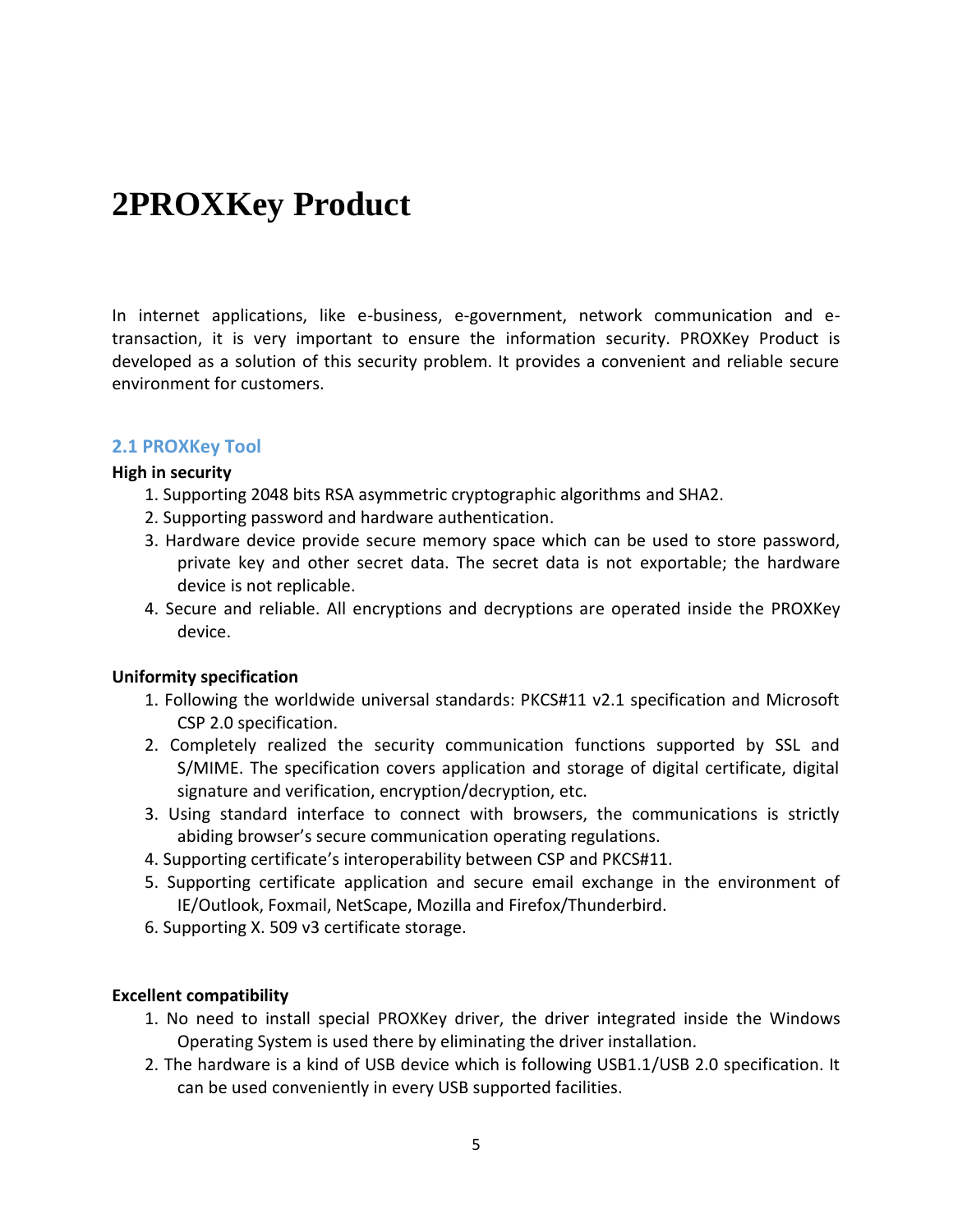- 4. Uniform interfaces are used for UDK devices. One suite can supports both HID and UDK devices.
- 5. The UI is supported in Windows/ME/2000/2003/XP/Vista/Windows7/Windows 8 and Windows 8.1/ Linux Operating Systems are all supporting.

### **Flexible design**

- 1. Using modularized design to meet customer's dedicated requirements.
- 2. A convenient platform for user's certificates management is provided.
- 3. UI (User Interface) is designed up to customer's requirements.
- 4. Secondary development interface is provided.

## **2.2PROXKey function modules**

PROXKey network security suite includes the following 5 modules:

## **CSP module:**

- 1. It is a basic interface module based on Microsoft CSP2.0 specification.
- 2. It is configured at registry.
- 3. It can be used in IE browser, Outlook and Foxmail for certificate application, security website visitation and security email service, etc.

#### **PKCS#11 Module:**

- 1. Supporting PKCS#11 v2.1 interface.
- 2. It is applicable in NetScape/Mozilla browser and ThunderBird email server.

## **Administrator's tool:**

It provides functions of key initialization, certificate operation and PIN operation, etc.

## **User's tool:**

It provides not only PIN operations of verification and modification, but also certificate operations of checking and installation/uninstall.

## **Background:**

At the time of PROXKey plug in and out, certificate registration/revocation will be automatically done, and application programs will automatically start and end.

## **2.3 PROXKey using environment**

The supporting operating systems are shown as below: WIN XP SP2 and above WIN 2000/2003/2008 Server WINDOWS 7, 8, 8.1

## **The supporting software includes:**

IE/Mozilla/Netscape/ browsers. Outlook/Foxmail/ThunderBird email clients.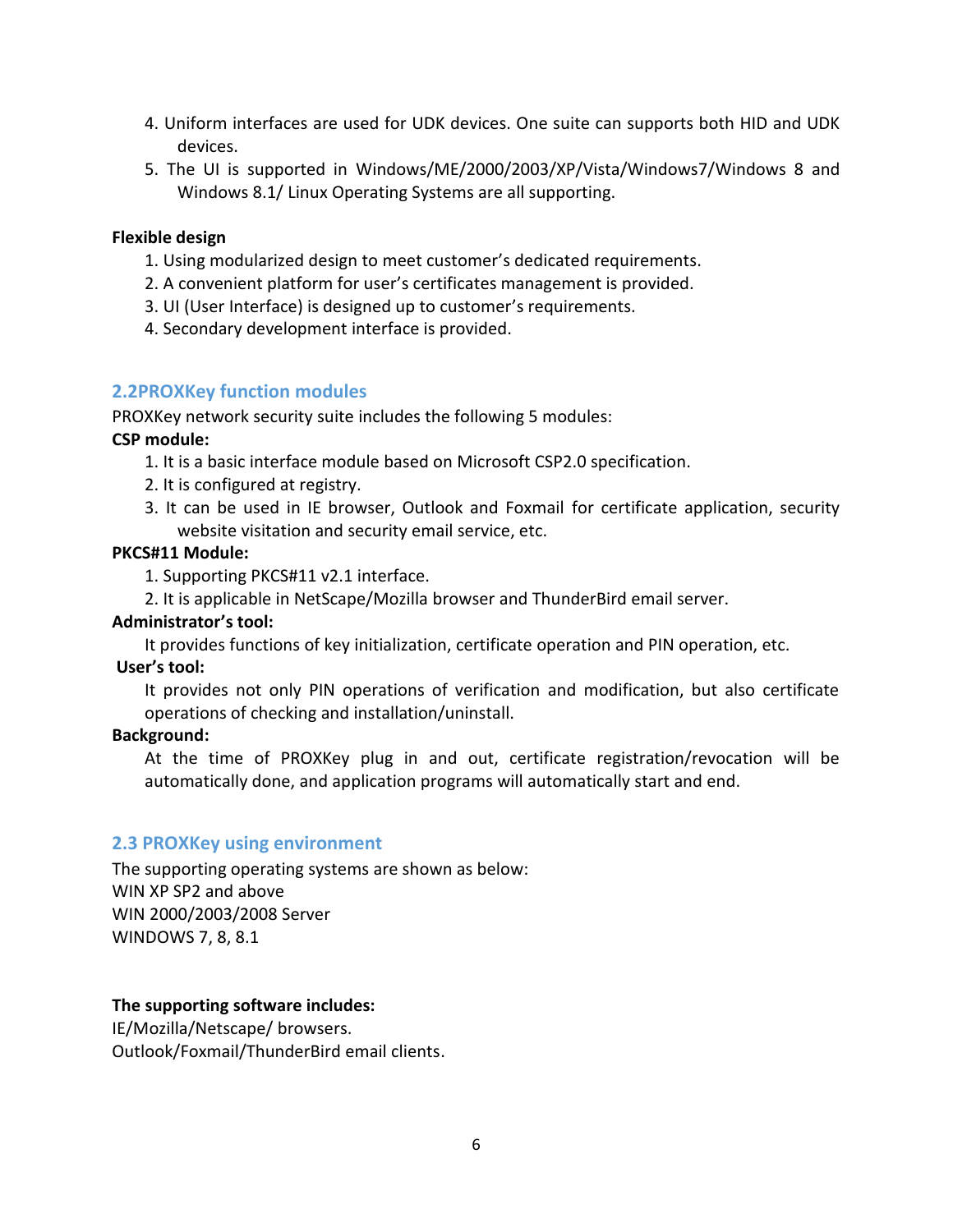# **3PROXKey Tool Installation**

The PROXKey comes with the Autorun supported ND (No Driver) feature. User can install the PROXKey tool just by plugging the token into the USB slot, the installation and details of the PROXKey tool is explained in detail below.

## **3.1 PROXKey Tool Installation**

To begin with the installation just plug in the token into the USB slot of the Laptop or PC, the Autorun supported product will automatically install PROXKey tool on the system

1. Once the token is plugged into the USB slot the Autorun features asks for the installation of the token management tool as shown in the Figure 1, just click the install button to proceed with the installation of the software.



**Figure 1 Installation**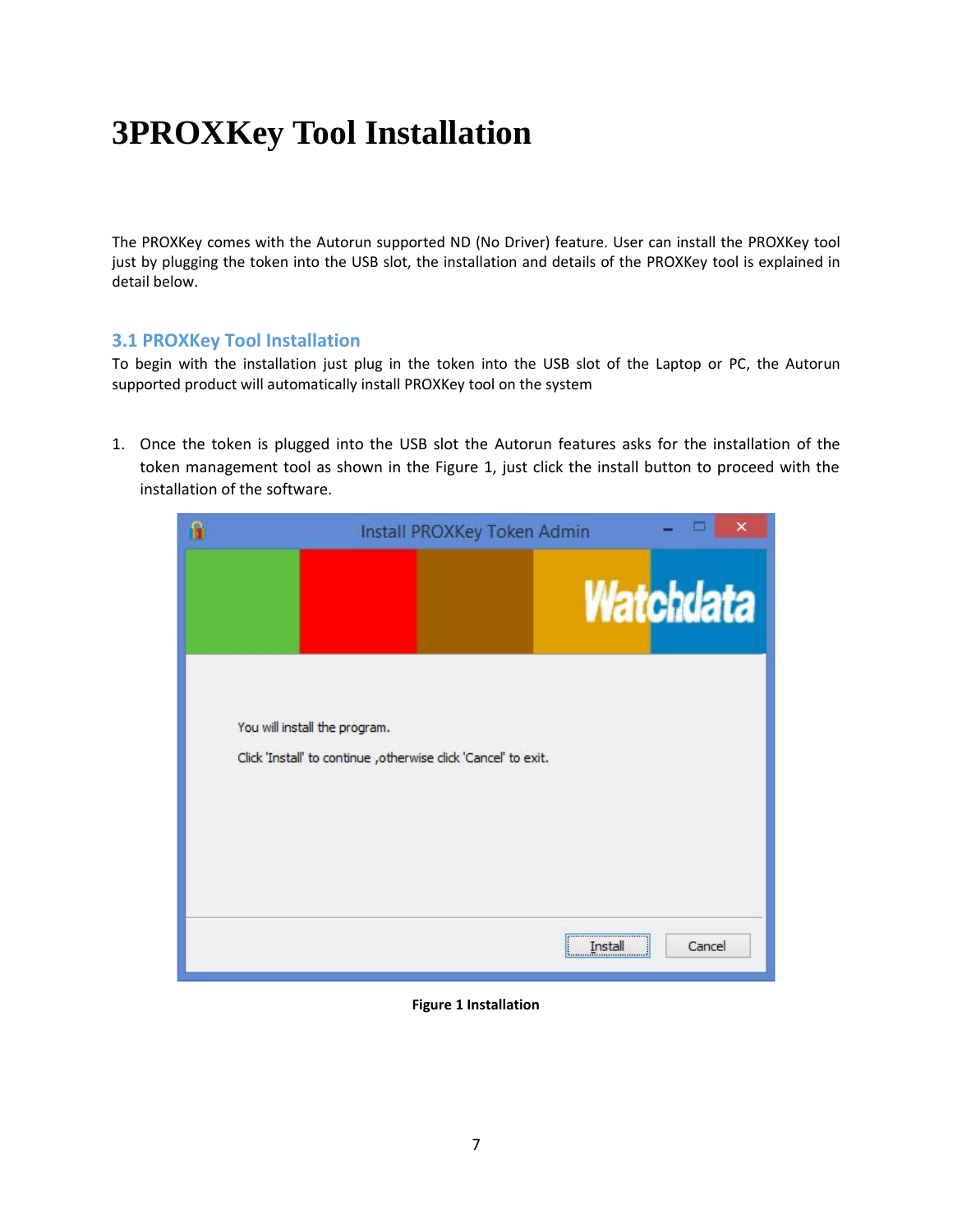2. The token management software installs as shown in the Figure 2, clickfinish button to complete the installation.

| $\times$<br>Install PROXKey Token Admin    |
|--------------------------------------------|
| Watchdata                                  |
| PROXKey Token Admin installed successfully |
| <br>Finish<br>                             |

**Figure 1Installation**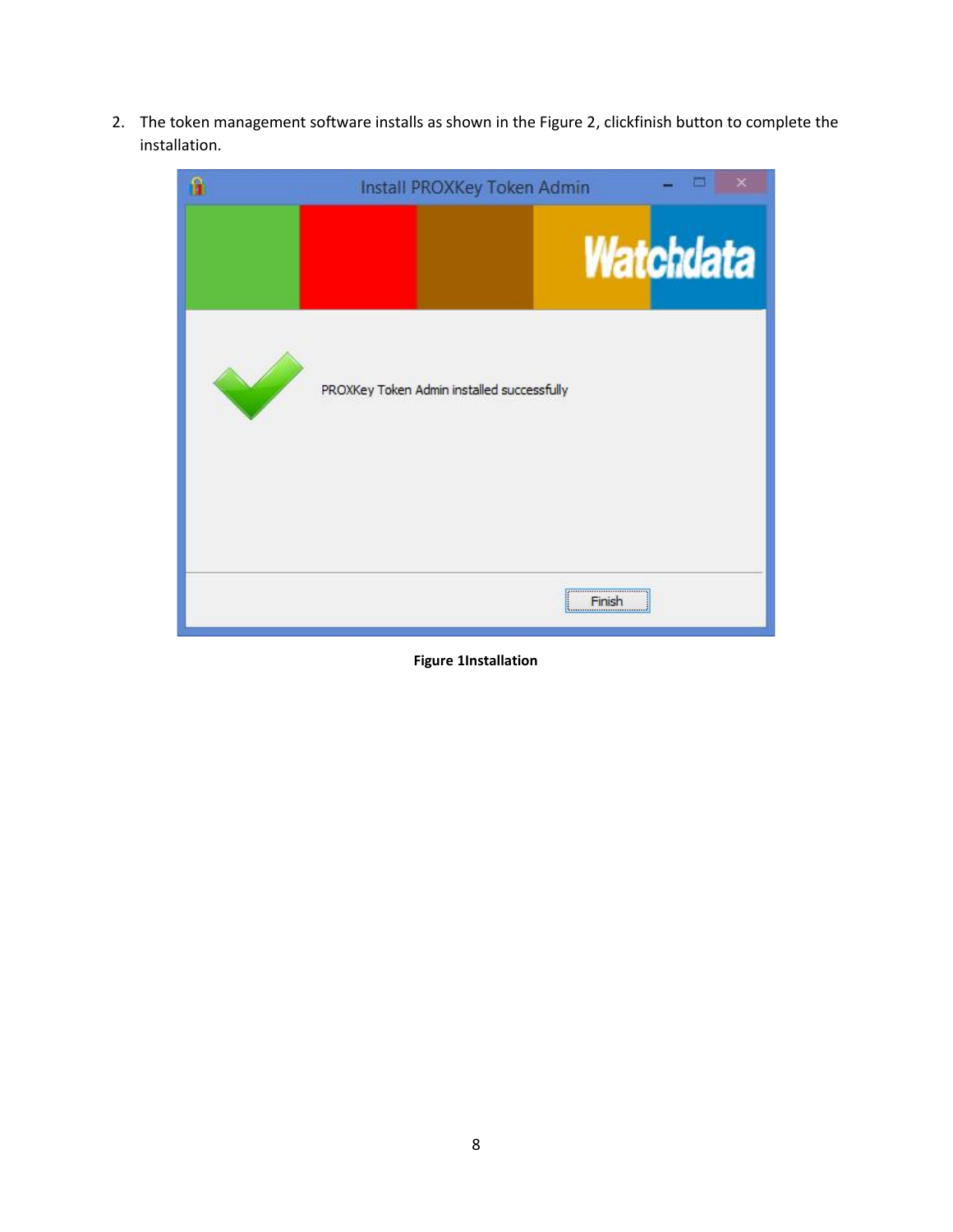# **4 PROXKey Tool**

## **4.1 Launching PROXKey Tool**

The PROXKey tool can be launched using the short cut icon created on the desktop during installation, or can be found by clicking Start menu on windows and then finding the WD PROXKey Tool. The User Interface of PROX Key Token tool is easy and elegant as shown in Figure 3. All the functionalities are represented by icons which are easy to access with just a click of mouse button.



**Figure 2 Proxkey Token Tool Main Menu**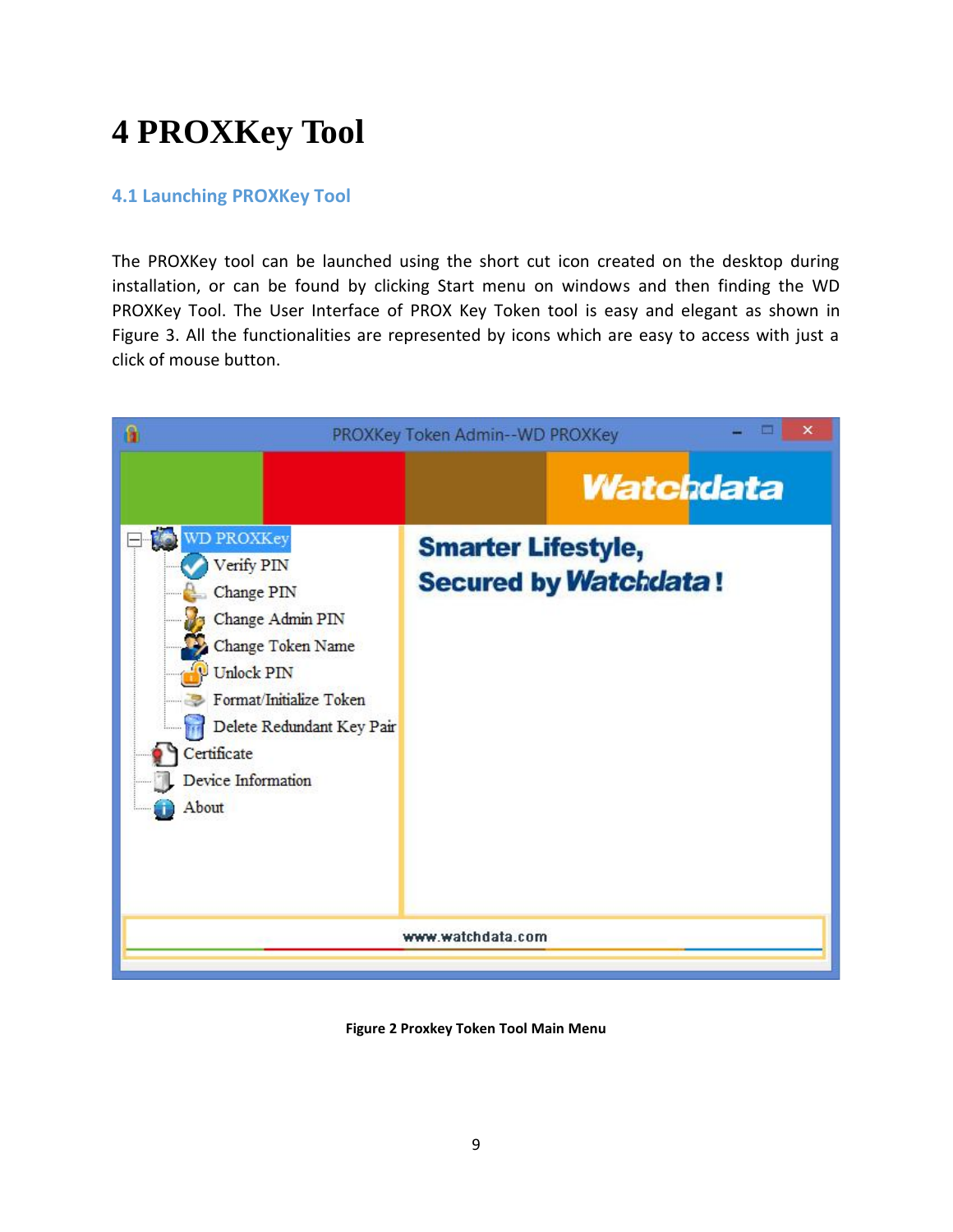During PROXKey administrator's tool running, the label of the tool will display in the right hand bottom corner as shown in Figure 4.



**Figure 3Running Label of PROXKey Tool**

## **4.2 PROXKey Tool Overview**

After the installation of the software and when the token is plugged in, the user will be advised to set the PIN as shown in Figure 5. The user should enter the appropriate PIN length between 6-32 characters and set the user PIN. Each new token has to be set with a user defined PIN. The length of the PIN should be between 6-32 (Alpha Numeric) characters. This PIN can be reset by the user later if needed.

Figure 5 shows the Set User PIN prompt and Figure 6(a) shows the successful PIN set. If the PIN is entered exceed the range of 6 to 32 characters, a warning window like Figure 6(b)

will out to tell you PIN for the token requirements.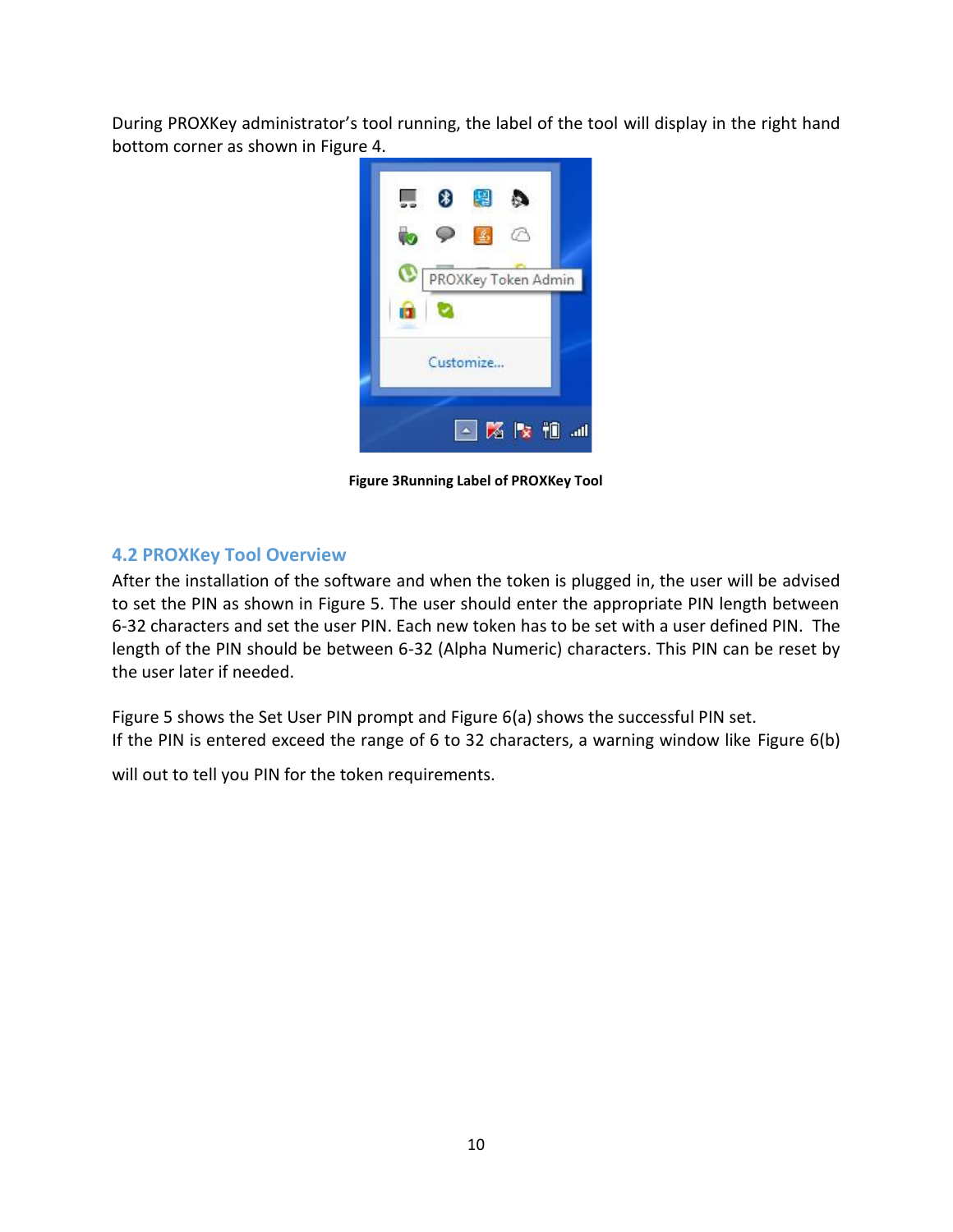| <b>Set User PIN</b>                                    |  |
|--------------------------------------------------------|--|
| Please enter User PIN                                  |  |
| User PIN:                                              |  |
| Confirm PIN:                                           |  |
| Note: The length should be between 6-32<br>characters! |  |
| Cancel<br>OK                                           |  |
|                                                        |  |

**Figure 4Setting up User PIN**

Once the proper PIN is set the dialog as shown in Figure 6 (a) is prompted and in case of invalid length of PIN setting a dialog as shown in Figure 6 (b) is prompted.





**Figure 5Set PIN Successful and Warning**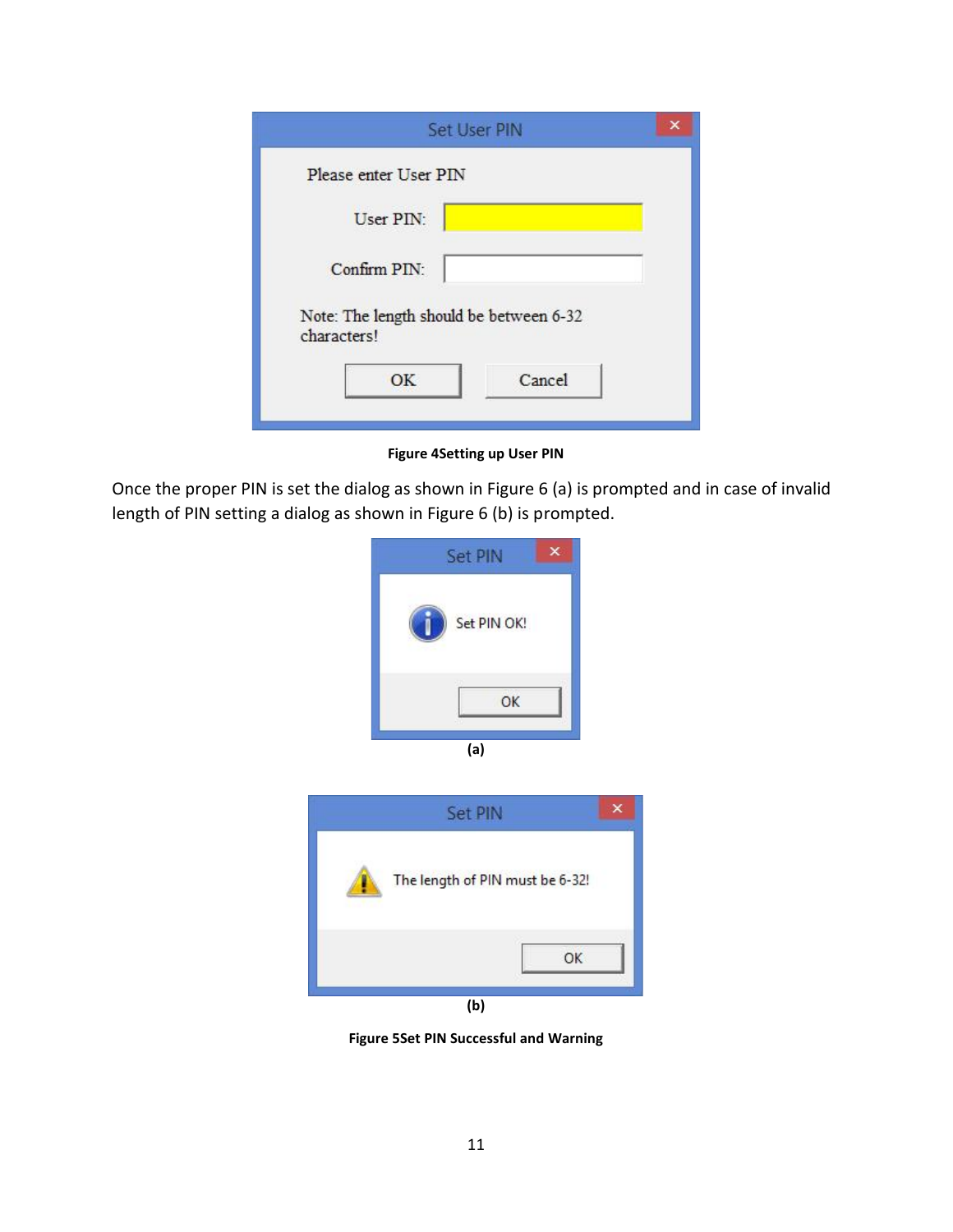Figure 3 shows the basic functionalities of the PROXKey token tool.

- 1. Name of the token-WD ProxKey
- 2. Verify PIN
- 3. Change PIN
- 4. Change Admin PIN
- 5. Change Token Name
- 6. Unlock PIN
- 7. Format/Initialize Token
- 8. Delete Redundant Key Pair
- 9. Certificate
- 10. Device Information
- 11. About

#### **WD ProxKey**

This is the default name of the token, and it is displayed on the top of the token tool software also, it can be renamed by the user. The user can rename the token to his desired name and can change it as and when he/she wants to.

#### **Verify PIN**

The PIN which is set by the user can be verified using this. PIN verification is designed for confirm PROXKey holder's identity and avoid embezzlement (theft). The PIN verification interface can be seen in Figure 7.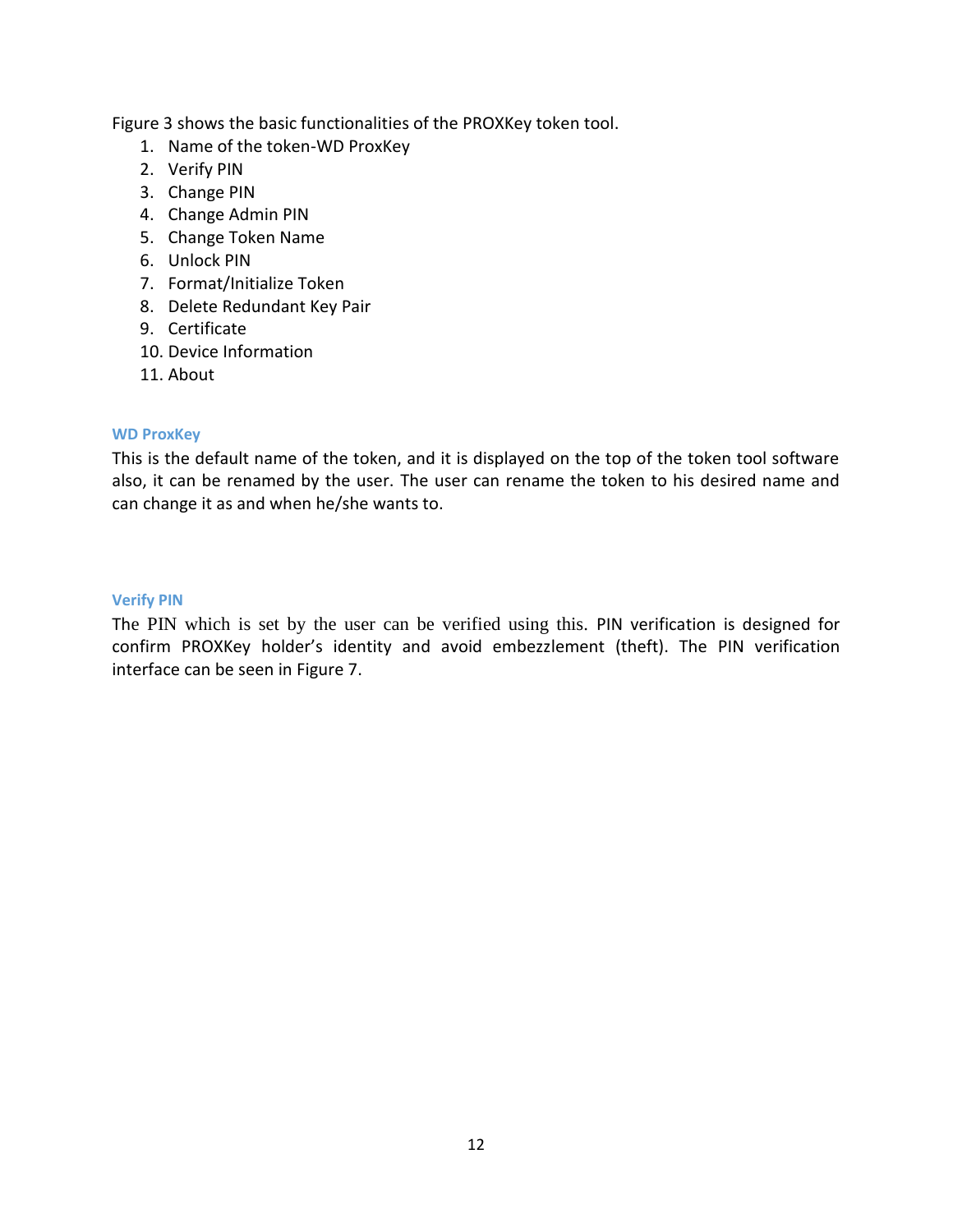| a                                                                                                                                                         | ×<br>PROXKey Token Admin--WD PROXKey                                     |  |
|-----------------------------------------------------------------------------------------------------------------------------------------------------------|--------------------------------------------------------------------------|--|
| <b>WD PROXKey</b><br>Verify PIN<br>Change PIN                                                                                                             | <b>Watchdata</b><br><b>Verify USB Token PIN</b><br><b>USB Token PIN:</b> |  |
| Change Admin PIN<br>Change Token Name<br>Unlock PIN<br>Format/Initialize Token<br>Delete Redundant Key Pair<br>Certificate<br>Device Information<br>About | Note: The range of the PIN is 6-32 characters.<br><b>OK</b>              |  |
| www.watchdata.com                                                                                                                                         |                                                                          |  |
|                                                                                                                                                           |                                                                          |  |

#### **Figure 6Verify PIN**

However the maximum User PIN error counter is set by default to 15 so the user cannot try to verify the password more than 15 times in case if the user is not fully aware or forgotten his PIN and wants to guess his PIN. As shown in Figure 8 user gets 15 attempts by default in case of forgotten PIN. However if the user still not able to verify the set PIN after 10 guess attempts the token gets locked as shown in Figure 9. The user needs to contact the PROXKey customer care to unlock the token.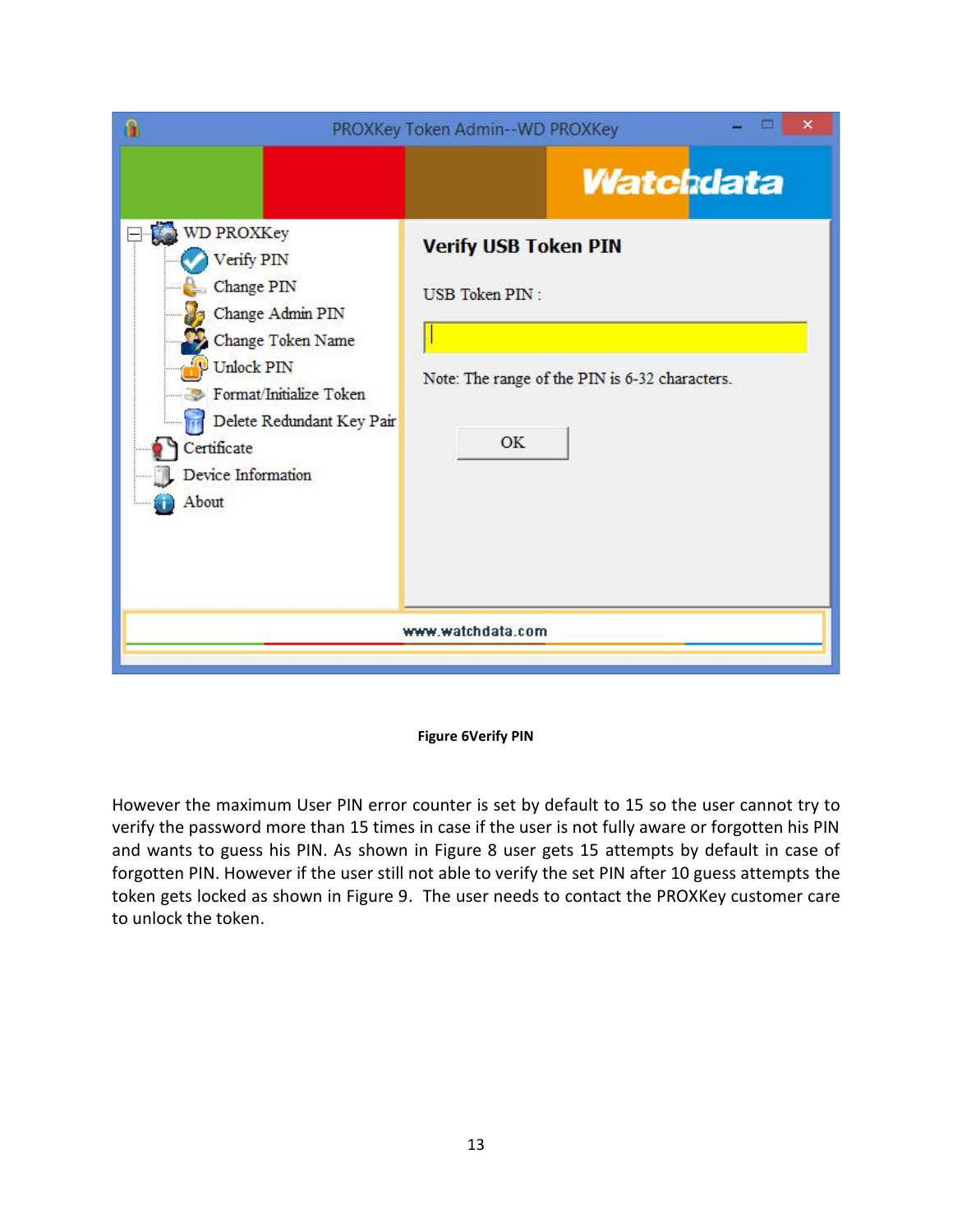

**Figure 7Wrong PIN entered warning**



**Figure 9Figure 8PIN Locked**

## **Change PIN**

If the user wants to change the PIN which was set earlier this option helps to set a new PIN. The user needs to remember his earlier set PIN which he needs to enter first and then set a new PIN as shown in Figure 10.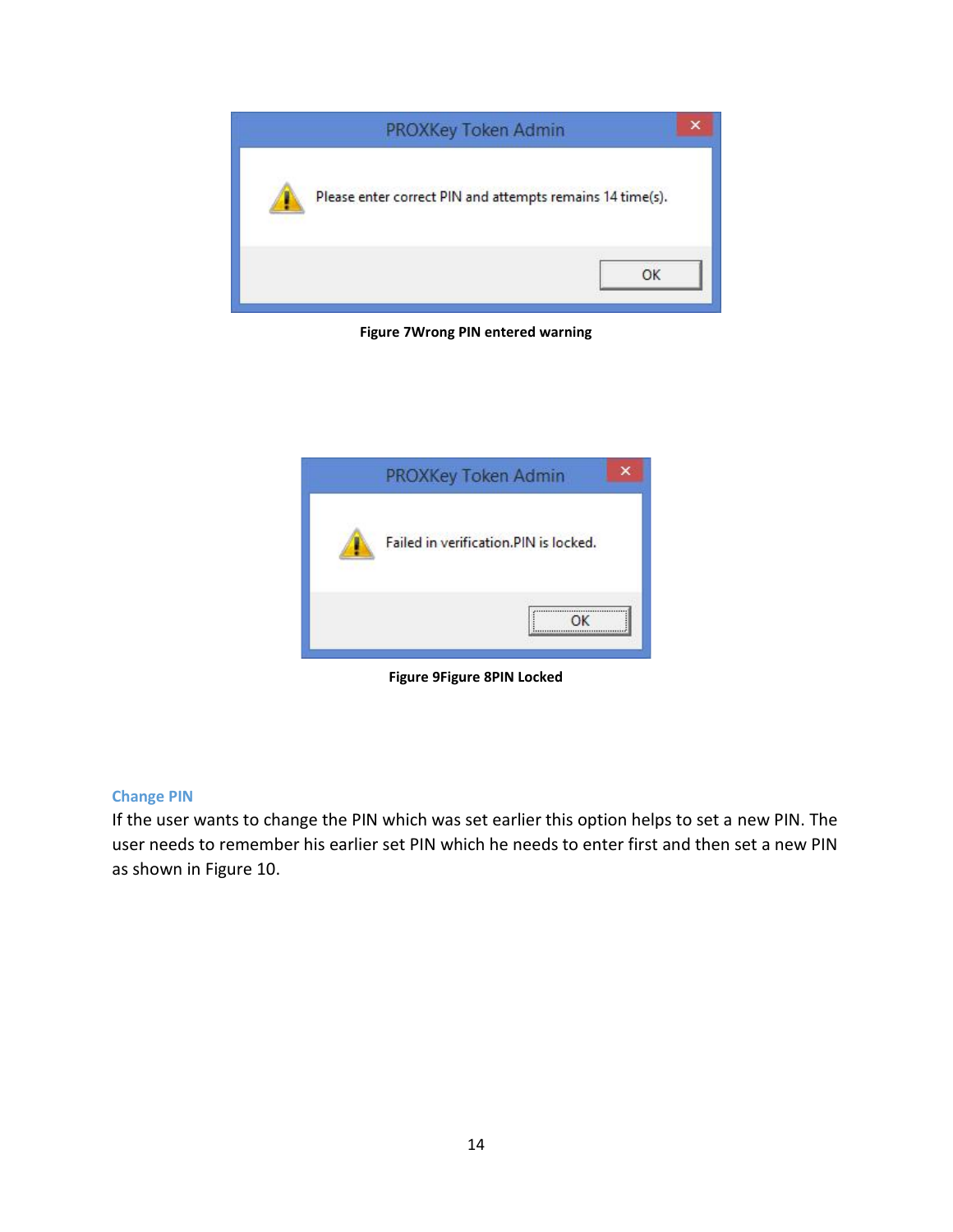| <b>Watchdata</b><br>WD PROXKey<br><b>Change USB token PIN</b><br>Verify PIN<br>Old PIN:<br>Change PIN                                                   | × |
|---------------------------------------------------------------------------------------------------------------------------------------------------------|---|
|                                                                                                                                                         |   |
| Change Admin PIN<br>Change Token Name<br>New PIN:<br><sup>1</sup> P Unlock PIN<br>Format/Initialize Token<br>Delete Redundant Key Pair<br>Confirmation: |   |
| Certificate<br>Device Information<br>About<br>Note: The PIN must be composed of 6-32 characters<br>OK<br>www.watchdata.com                              |   |

**Figure 9USB token PIN change**

## **Change Admin PIN**

If the user wants to change the PIN which was set earlier this option helps user to set a new PIN. The customer can set user defined Admin PIN. TheAdmin PIN is necessary if the token gets locked in the process of 15 wrong verify PIN attempts.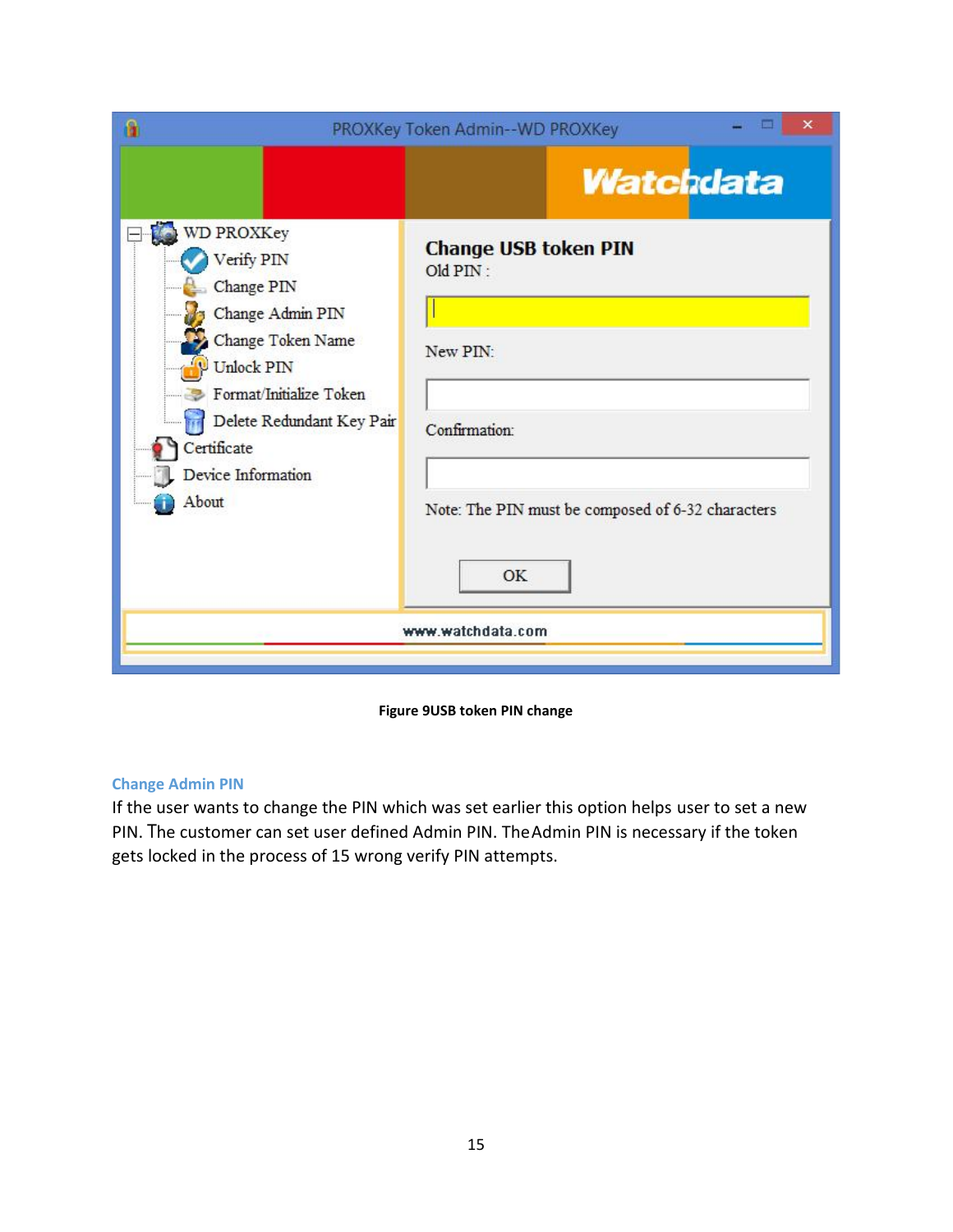| n<br>×<br>PROXKey Token Admin--WD PROXKey                                                                                                    |                                                                          |  |
|----------------------------------------------------------------------------------------------------------------------------------------------|--------------------------------------------------------------------------|--|
|                                                                                                                                              | <b>Watchdata</b>                                                         |  |
| <b>WD PROXKey</b><br>Verify PIN<br>Change PIN<br>Change Admin PIN<br>Change Token Name<br><sup>4</sup> Unlock PIN<br>Format/Initialize Token | <b>Change USB token Admin PIN</b><br>Old Admin PIN:<br>New Admin PIN:    |  |
| Delete Redundant Key Pair<br>Certificate<br>Device Information<br>About                                                                      | Confirmation:<br>Note: The Admin PIN must be composed of 6-32 characters |  |
|                                                                                                                                              | OK<br>www.watchdata.com                                                  |  |

## **Figure 10Change Admin PIN**

## **Change Token Name**

Change Label provides administrators with the interface of change the label of user's device. It is shown in Figure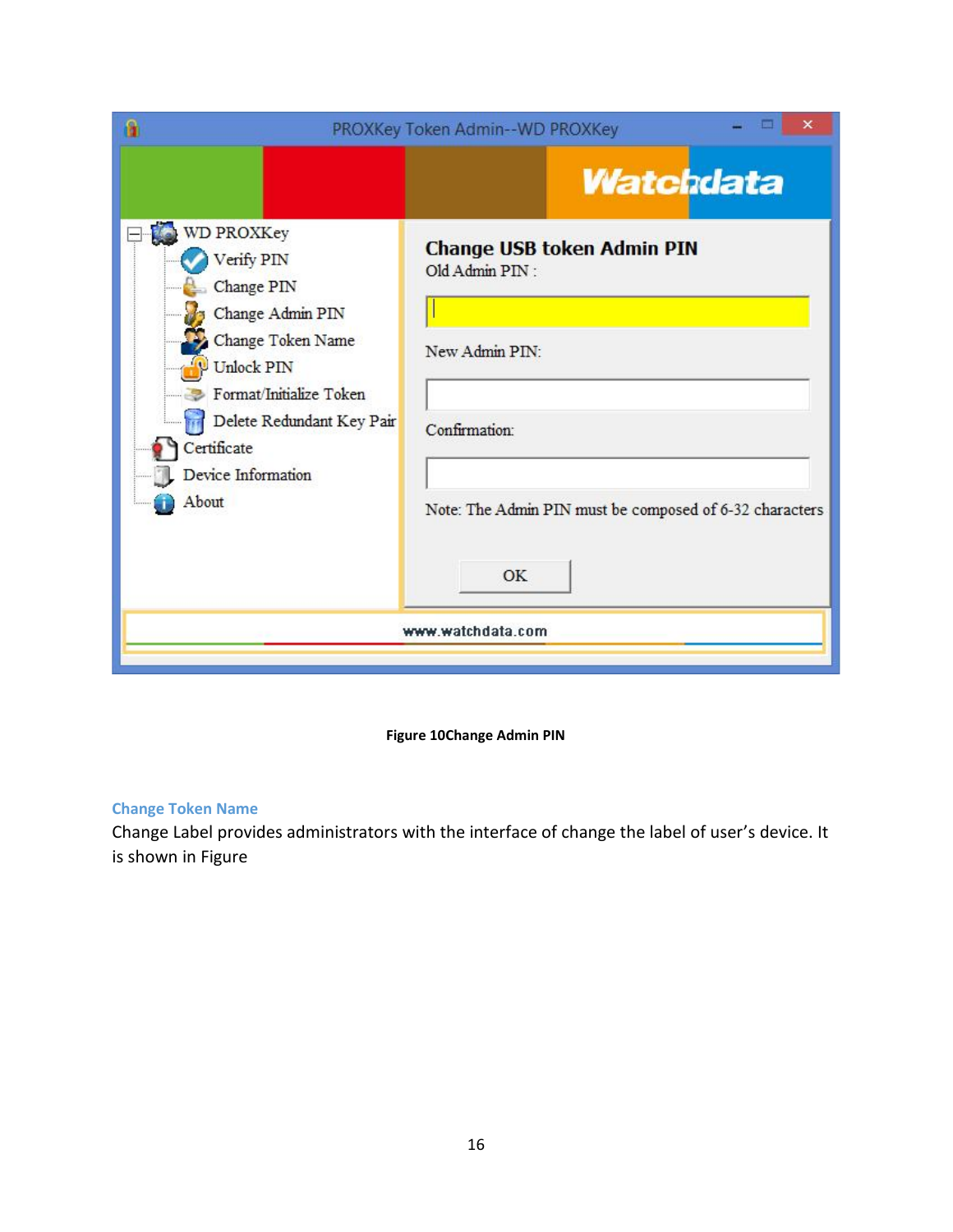| PROXKey Token Admin--WD PROXKey                                                                                                                            |                                                                                                                                                                                |  |
|------------------------------------------------------------------------------------------------------------------------------------------------------------|--------------------------------------------------------------------------------------------------------------------------------------------------------------------------------|--|
| Я<br>WD PROXKey<br>Verify PIN<br>Change PIN<br>Change Admin PIN<br>Change Token Name<br>Unlock PIN<br>Format/Initialize Token<br>Delete Redundant Key Pair | $\boldsymbol{\mathsf{x}}$<br><b>Watchdata</b><br><b>Change Token Name</b><br><b>WD PROXKey</b><br>Note:The length of Token Name should not greater<br>than 32 characters<br>OK |  |
| Certificate<br>Device Information<br>About                                                                                                                 | www.watchdata.com                                                                                                                                                              |  |

**Figure 11Change Token name**

#### **Unlock PIN**

The Unlock User PIN is the function to unlock the locked token which may have locked due to 15 wron user PIN verification attempts.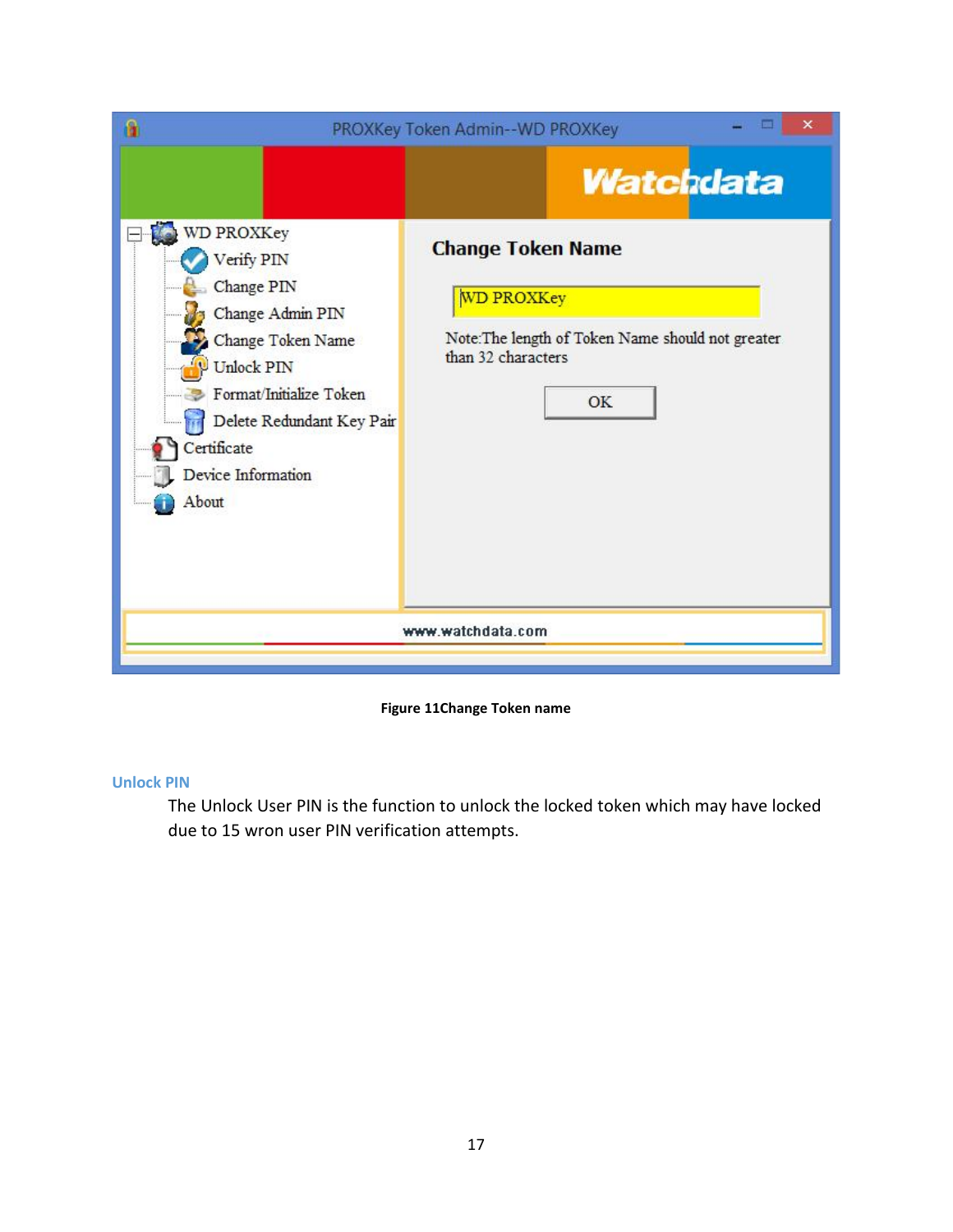| $\times$<br>Я<br>PROXKey Token Admin--WD PROXKey                    |                                                |  |
|---------------------------------------------------------------------|------------------------------------------------|--|
|                                                                     | <b>Watchdata</b>                               |  |
| WD PROXKey<br>Verify PIN<br>Change PIN                              | <b>Unlock User PIN</b>                         |  |
| Change Admin PIN<br>Change Token Name<br>Unlock PIN                 | Admin PIN:                                     |  |
| Format/Initialize Token<br>Delete Redundant Key Pair<br>Certificate | Input Admin PIN and click the "Unlock" button. |  |
| Device Information<br>About                                         | Unlock                                         |  |
|                                                                     |                                                |  |
| www.watchdata.com                                                   |                                                |  |

**Figure 12Unlock Token**

## **Format/Initialize Token**

Format token option is provided to delete all the contents of the token includig the user PIN and certificates, this option will completely delete all the passwords and the contenets of the token.

Note: User should not try to use this option, unless and until user is fully aware of the consequences, which may result in permenant deletion of digital certificate.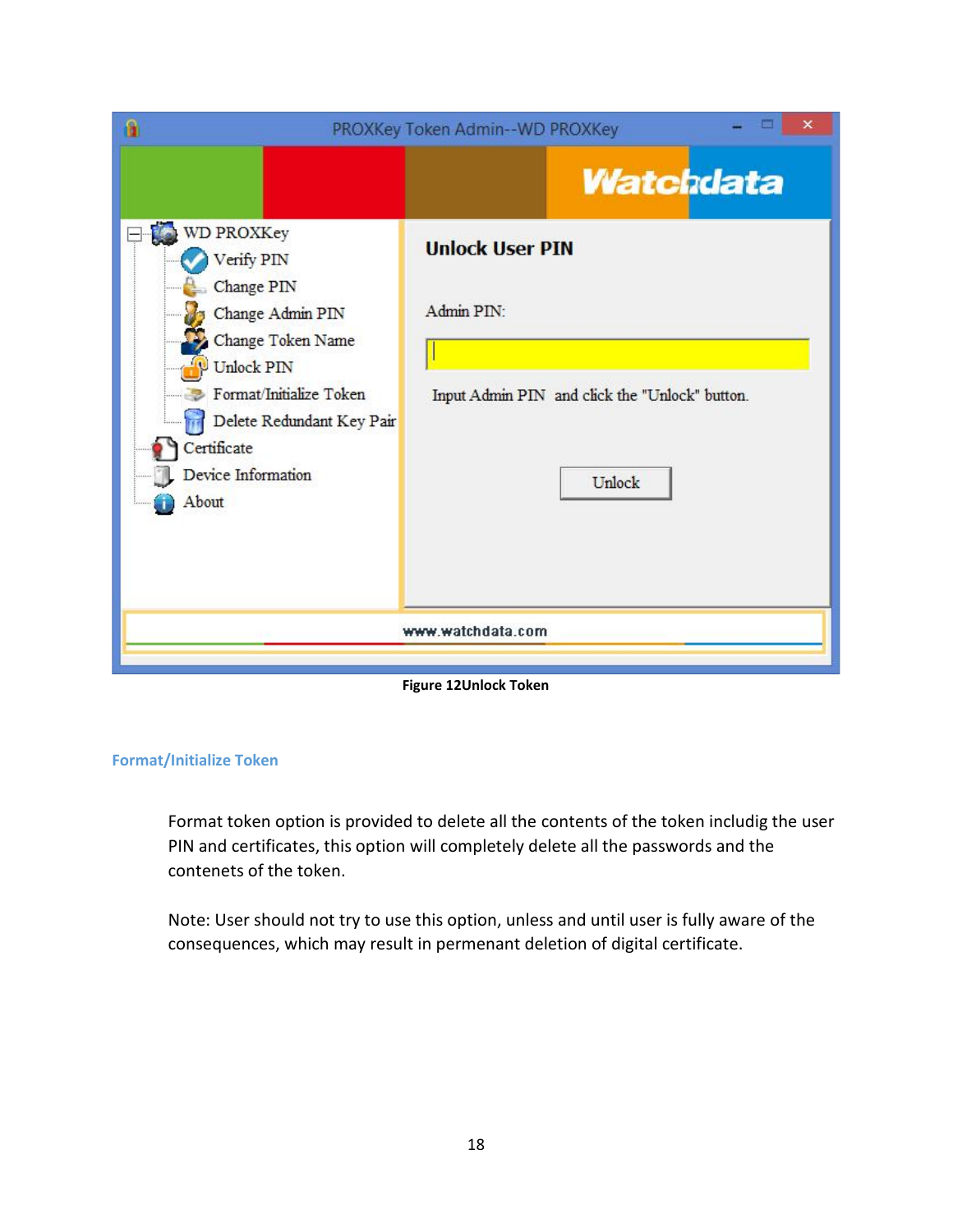| a<br>×<br>PROXKey Token Admin--WD PROXKey                                                                                                              |                                                                                                                   |                           |
|--------------------------------------------------------------------------------------------------------------------------------------------------------|-------------------------------------------------------------------------------------------------------------------|---------------------------|
| <b>WD PROXKey</b>                                                                                                                                      |                                                                                                                   | <b>Watchdata</b>          |
| Verify PIN<br>Change PIN<br>Change Admin PIN<br>Change Token Name<br>Unlock PIN<br>Format/Initialize Token<br>Delete Redundant Key Pair<br>Certificate | <b>Token Initialization</b><br>Initialization Options<br>User PIN:<br><b>User PIN Error Counter</b><br>Token name | *****<br>15<br>WD PROXKey |
| Device Information<br>About                                                                                                                            | User PIN is defaulted as 123456<br>Token name is used to mark the WD PROXKey<br>www.watchdata.com                 | OK.                       |
|                                                                                                                                                        |                                                                                                                   |                           |

**Figure 13Format/Initialize Token**

#### **Delete Redundant Key Pair**

This feature allows the user to delete the unwanted Key pairs against which the digital certificates are not generated. This feature will be helpful to clear the redundant containers or clear the redundant memory.

This function asks for the user confirmation to delete the redundant key once the user gives the confirmation the redundant key are deleted, if there are no redundant keys then the a dialog displays that there are no redundant keys.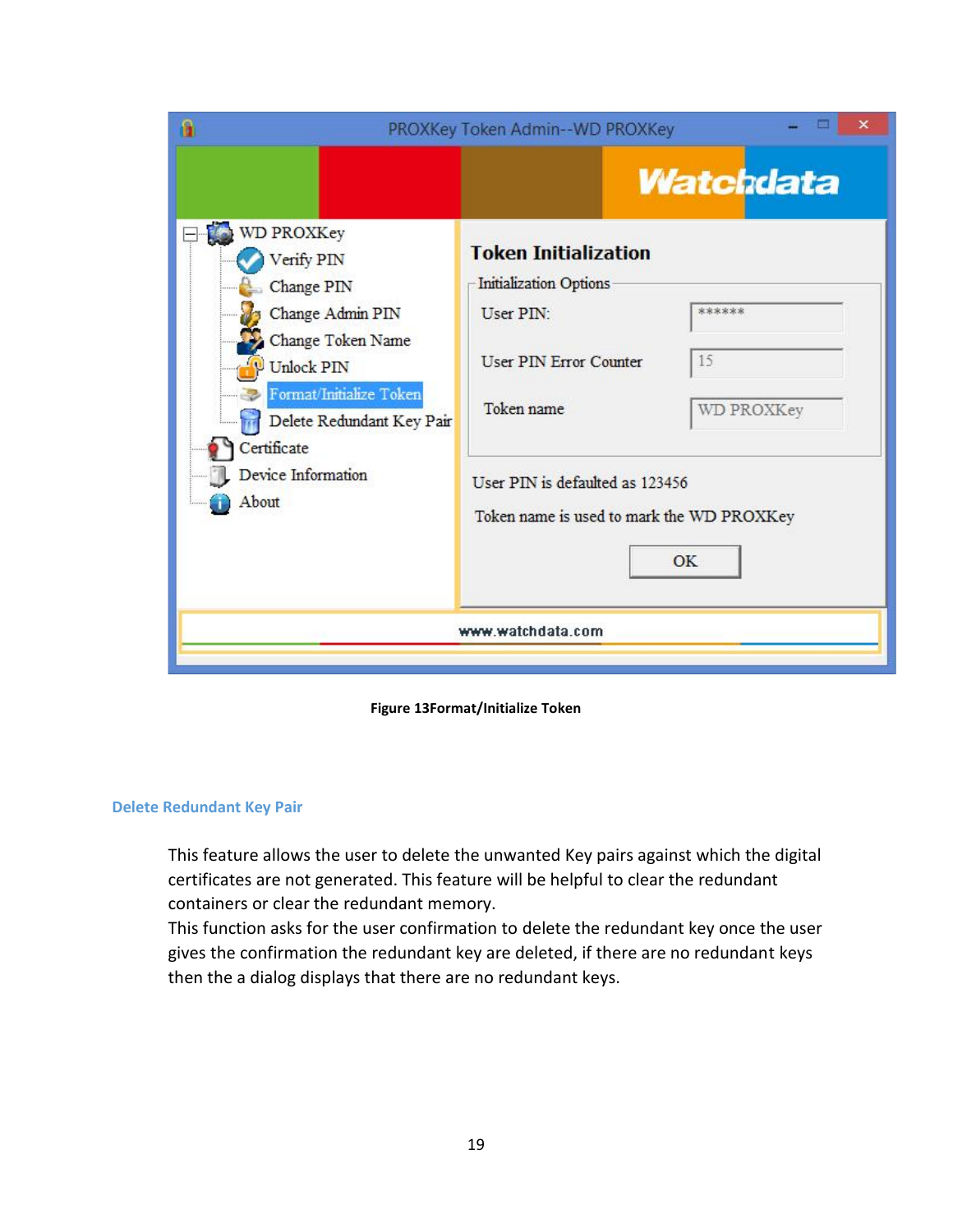



## **Certificate**

The PROXKey Token tool automatically registers the CA, CCA and also the user certificate which is imported in the token, the user need not worry about registering each certificate which he dwnloads.

## **Show Certificate**

This function shows the certificate details such as the issuer information, issued to information and validity information.